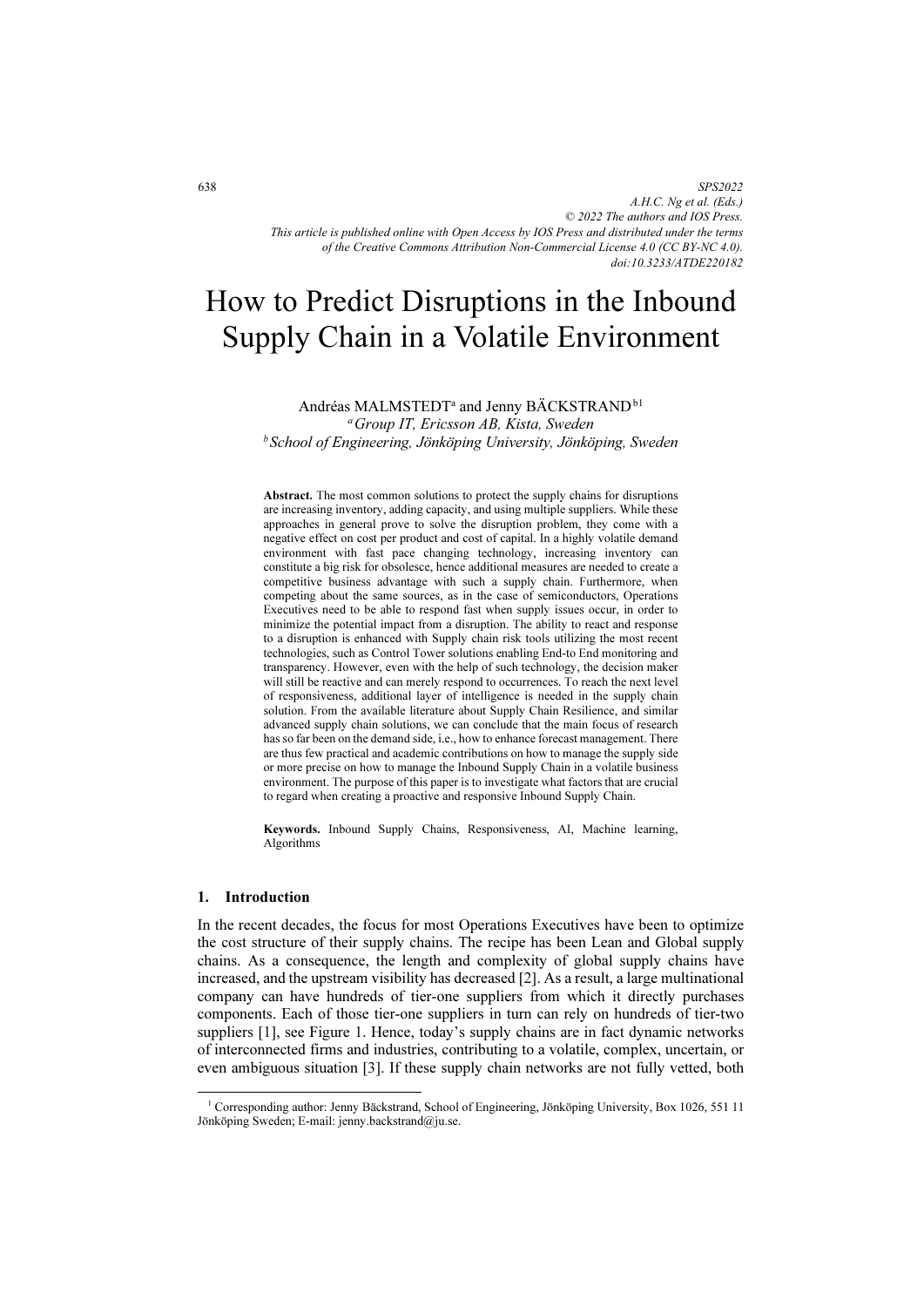vertically and horizontally, this can constitute a risk for unintended consequences according to [2] and [4]. One direct consequence could be lack of visibility and hence late detection of a disruption.



Figure 1. Supply chain network-multi tier network. [1].

There could also be indirect impact from disruptions which propagate through the supply chain which Ivanov, Sokolov and Dolgui [5] call ripple effects. These ripple effects can also be increased in large supply chain networks [6]. Since the main focus of the supply chain design has been cost efficiency with lowest possible cost per unit, where lean and just-in-time principles have cut spare capacity and buffer stocks to a minimum in many sectors, the production networks are not always designed to operate in a world where disruptions are regular occurrences. According to Lund et al. [2] the

average industry now can expect a supply chain disruption lasting a month or longer to occur every 3,7 years, and that will have implications on both revenue and costs.

Since the year 2000 there has been multiple events disrupting the supply chains such as the famous factory fire in Mexico which affected Ericsson & Nokia, Flooding in Thailand affecting the standard electronics categories, Hekla affecting global logistics, Earthquake in Japan affecting the automotive and semiconductors, Global allocation of Electronics in 2018 and Covid-19 which had its biggest impact in recent memory. In addition to that, the recent trade and political events make it even more complex to operate, which has been widely covered in e.g., The Economist October 2021.

These crises have exposed the weaknesses of global supply chains optimized for cost efficiency rather than resiliency, this problem is intensified in organizations with poor visibility of complex, multitier supply bases [7] . Put more strongly, these risks have not been fully priced in the revenue and cost calculation.

Common solutions to protect the supply chains for disruptions are increasing inventory, adding capacity, and using multiple suppliers [see for example 2, 8, 9]. This works well in low to medium high volatility for products with continuous demand where the extra buffer or a second supplier could protect the supply chain. Although, this comes with an impact on cost per product and cost of capital. In a highly volatile demand environment with fast pace changing technology, buffer dimensioning is difficult to get right; which parameters should be included? Which is the right buffer level? Another challenge is when the buffer is in place, the technology requirement might already have changed, i.e., advanced semiconductors with lead time of more than 40 weeks, leading to obsolescence or if standard electronics are used in modules where the demand situation have changed, then allocated material is being tied up in wrong products which could lead to stock-outs. From a multisource perspective, introducing more than one supplier during the ramp up period requires more R&D resources and might influence the time to market and the associated cost. Hence, additional measures are needed to create a competitive business advantage with such a supply chain. Furthermore, when competing with competitors about the same resources, as in the case of semiconductors or standard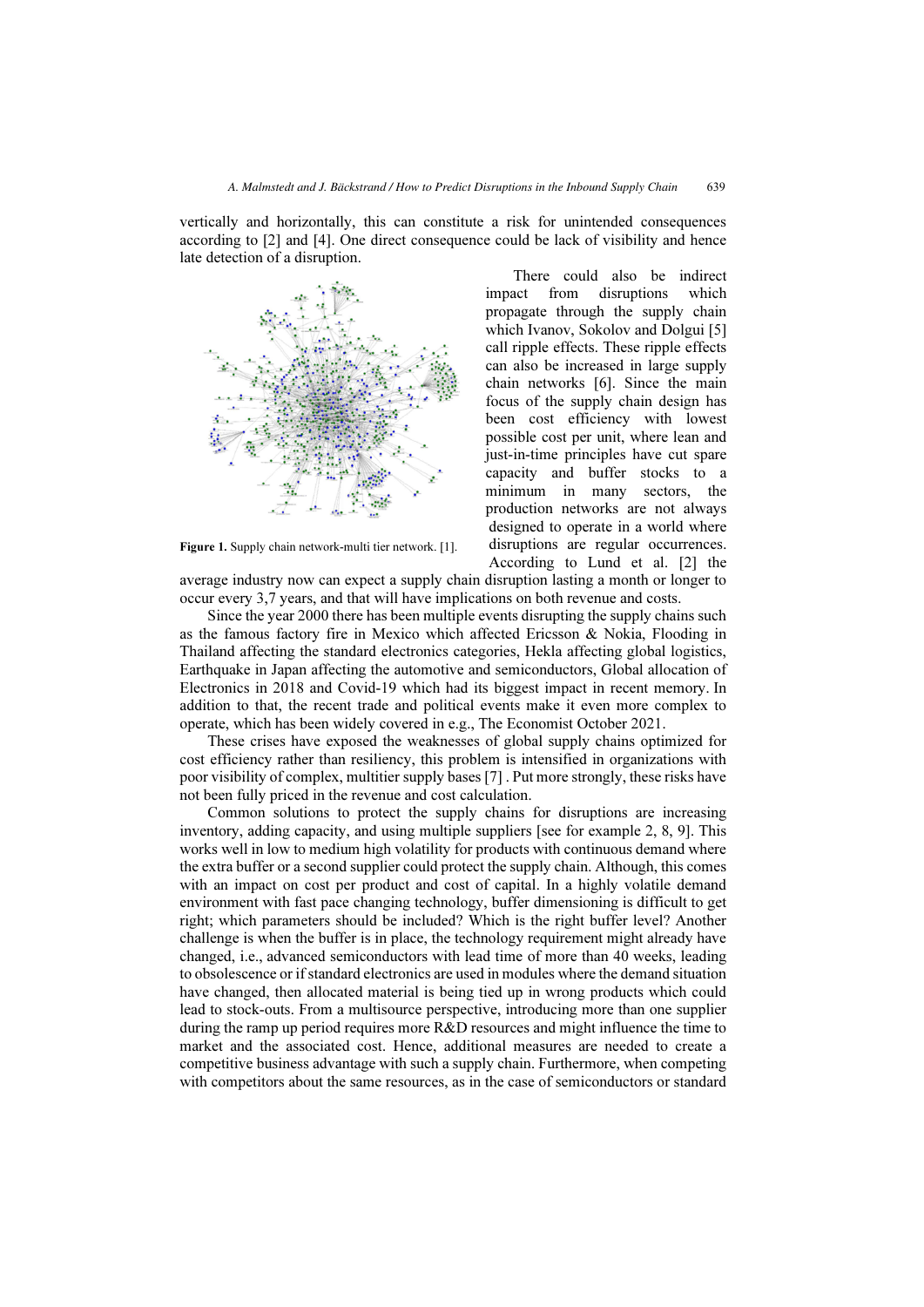electronics, Operations Executives need to be able to respond faster than the competition when supply issues occur, in order to minimize the potential impact from a disruption. During the first part of 2021, there have been numerous reports of production halt and product launch delays due to the lack of semiconductors and global allocation, which showcase the need of improved responsiveness [10].

The ability to react and response to a disruption is enhanced with Supply chain risk tools utilizing the most recent technologies, such as Control tower solutions enabling End-to End monitoring and transparency [2]. However, the decisions supported by these tools will still be reactive. To reach the next level of responsiveness, an additional layer of intelligence is needed in the supply chain solution. We can conclude [11] that the main focus of research has so far been on the demand side, i.e., how to enhance forecast management. There are thus few practical and academic contributions on how to manage the supply side or more precise on how to manage the Inbound Supply Chain in a volatile business environment and we will hence focus on the algorithms used in AI technology for supporting inbound supply chain decisions in a volatile business environment.

The purpose of this paper is to investigate what factors that are crucial to regard when creating a proactive and responsive Inbound Supply Chain.

The research questions (RQ) are: RQ1: What building blocks are used to create a resilient and responsive supply chain? And RQ2: How can quantitative methods be used to augment disruptions in inbound material flows?

The expected result is the identification of factors relevant when developing an AIalgorithm supporting decisions for a predictive Inbound Supply Chain in a volatile demand environment with fast pace changing technology.

To provide answers on the research questions the paper is organized as follows. In the next section the methodology approach is presented. This is followed by a literature review of supply chain resilience and supply chain building blocks. Then, an empirical example from our case company is presented, followed by an analysis. The paper ends up with a conclusion on if quantitative methods can be used to augment disruptions in inbound material flows in a volatile and complex business environment.

## 2. Method

In order to fulfill the purpose and answer the research questions, we have combined a literature study with a retrospective and longitudinal analysis of data collected in a single case study between 2020 and 2021. The unit of analysis that have been studied is supply chain disruptions, the responses of the studied organization to these disruptions, and the effects. One of the authors is employed at the case company and have been involved in the project the singe case study is based on. The empirical data is hence first-hand information. The theoretical basis is built on the areas supply chain risk, supply chain resilience and the definition of volatile environments to complement the areas studied and the gaps identified in the empirical study. The results also include results from a proof-of-concept where a machine learning model has been developed with the purpose to augment disruption detection in a volatile inbound supply chain at the case company.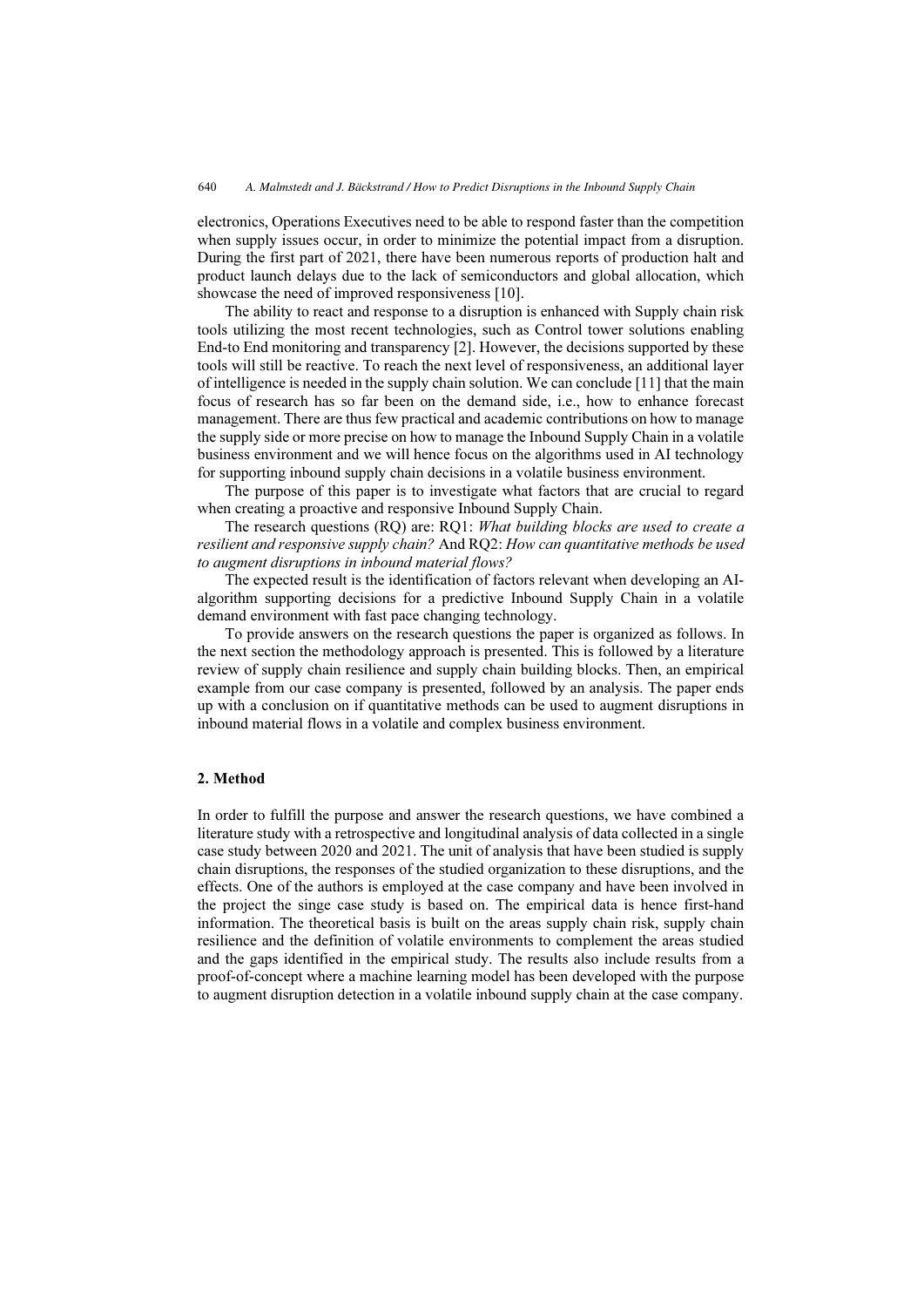## 3. Theory

The theoretical framework is built on factors and methods to increase inbound supply chain resilience, and characteristics of a volatile environment.

## 3.1. Supply chain Resilience

Supply-chain risks can, as earlier described, cause severe supply-chain problems, causing unanticipated changes in flow due to disruptions or delays. This may result in losses of revenue and incur high recovery costs [5]. Due to its nature, the frequency of disruptions varies as well as the magnitude of the problem in size and duration.

Organizations that mange these risk events better than others share one common trait: resilience, according to [12]. Supply chain resilience is defined as:

"The capacity of a system (supply chain) to return to its original state or move to a new, more desirable state after being disturbed" [13].

Hence, the question arises – How do you build a resilient supply chain? When reviewing the literature in this field a couple of common factors emerge.

# 3.1.1. Building resilience through inventory and extra capacity

The first and most frequent tactic is keeping Inventory or Extra capacity in the supply chain according to [12]. The challenge with buffers, of course, is that they are expensive and hard for individual companies to justify. The question therefore becomes how to position and dimension the supply chain reserves in order to balance impact on profit and loss and cash flow. [8] and [2] illustrate in their work on how Dell, Toyota and other leading manufacturers have exceled at identifying and neutralizing supply-chain risks through a delicate balancing act: keeping buffers and extra capacity at appropriate levels across the entire supply chain in a rapidly changing environment. Moreover, they argue that organizations can prepare and mitigate delays by "smart sizing" their capacity and inventory. Chopra and Sodhi [8] and others provide the methods but not on how to do it "smart". Extra capacity is justified when launching a new product or before entering a new market. One strategic question here is if the extra capacity should be internal or external. Sometimes a manufacturing expert might be able to absorb the "extra" cost since it has other customers. Another common strategy is postponement which [12] argue for in their work.

#### 3.1.2. Risk mapping/multisource

Furthermore, [8] recommend a powerful What if? exercise called stress testing and often referred to as supply chain risk mapping to identify potentially weak links in the supply chain which also [13] recommend. The outcome from this risk mapping can provide some help in which is the best mitigation strategy whether to keep buffer or capacity. The outcome of the risk mapping can also be applied to the inbound supply chain. One of the most important factors in building more redundancy into supplier networks is multisource. Relying on a single source for critical components or raw materials can be vulnerability [13]. To identify, qualify, and onboard backup vendors comes at a cost, but it can provide much-needed capacity if a crisis strikes.

Additionally, further analysis can be beneficiary to review if some of the risk be pushed upstream in the supply chain where the number of differentiating factors is less? Perhaps a supplier with proven flexibility should be considered in combination with a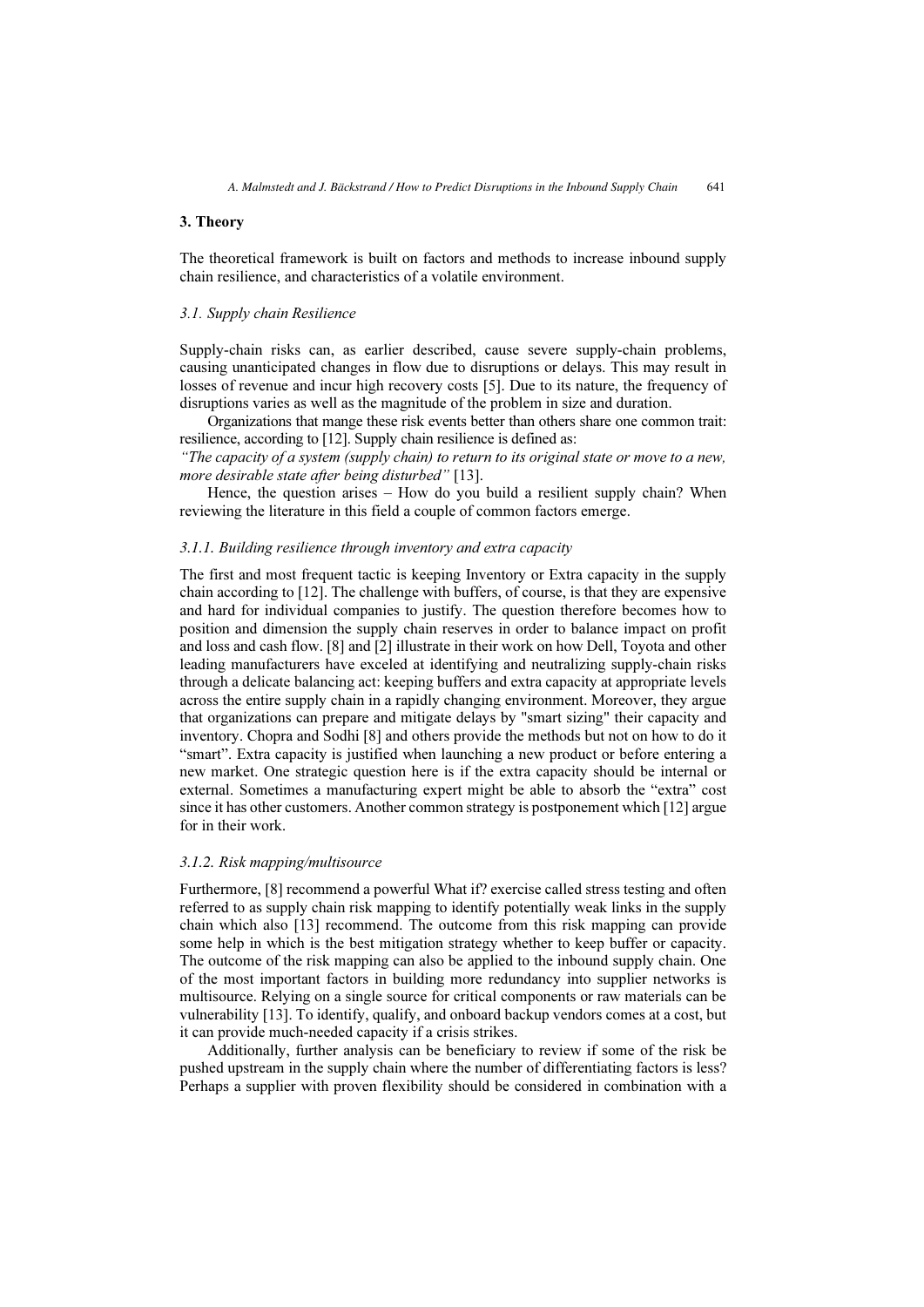volume supplier? When reviewing the supplier strategy, options for Multisource should be considered or used in combination with depending on the network design, cost of stock out and time to recovery from the disruption. This is why companies such as Samsung Electronics Co. Ltd. always aim to have at least two suppliers, even if the second supplier only provides 20% of the volume [9]. Supplier Management of critical suppliers should also be included in the action plan [2, 13]. Christopher and Peck [13] also mean related to supplier management that a high level of collaborative working across supply chains can significantly help mitigate risk. The flooding in Thailand affecting the standard electronics categories and the Earthquake in Japan affecting the automotive and semiconductors also illustrated the risk of county of origin (COO). Hence, Operations Executives also need to review where the factories are located since many suppliers have their factories in same regions especially for single source [7].

#### 3.1.3. Building resilience through containment

Chopra and Sodhi [9] suggest two additional strategies for reducing supply chain risks through Containment (1) segmenting the supply chain or (2) regionalizing the supply chain. Segmenting: For high-volume commodity items with low demand uncertainty, it is recommended to have a supply chain with specialized and decentralized capacity. For fastmoving basic products (typically, low margin), it may be worthwhile to source from multiple low-cost suppliers [9]. This reduces cost while also reducing the impact of a disruption at any single location, because other suppliers are producing the same item, which is the aim with multisource. For low-volume products with high demand uncertainty (typically, high margin), companies can take a different approach and keep supply chains flexible, with capacity that is centralized to aggregate demand.

In addition to segment products with different risk characteristics, Operations Executives should consider treating the more as well as the less predictable aspects of demand separately. One example from [9] is the approach used by many utilities' companies employing low-cost coal-fired power plants to handle predictable base demand, while shifting to higher-cost gas- and oil-fired power plants to handle uncertain peak demand [14]. Having two or more sources of supply reduces the impact of disruption risk from a single production facility.

Regionalize the supply chain: Containing the impact of a disruption can also mean regionalizing supply chains so that the impact of losing supply from a plant is contained within the region by having localized production and or distribution centers [9]. During such event, capacity can be utilized from another region to manage the disruption. An earthquake in Japan showcased the need regionalizing production also at lower tier in the supply chain, but also, the vulnerability to technology clusters [7].

#### 3.1.4. Building resilience through modular design

Another way to achieve supply chain resilience is to design products with common components, Modular Design and by that reducing the number of customized part numbers in the main product [2]. The Auto industry is one of the most matured examples having implemented modular manufacturing platforms that share components across product lines and production sites [2]. This obviously reduce the complexity is the supply chain and also enable cost of scale. Moreover, manufacturing platforms also enable regionalizing [9]. The target is to be able to produce a product at any of the qualified production sites with robust performance and quality. This allow for product to be moved across the globe if needed, in short time.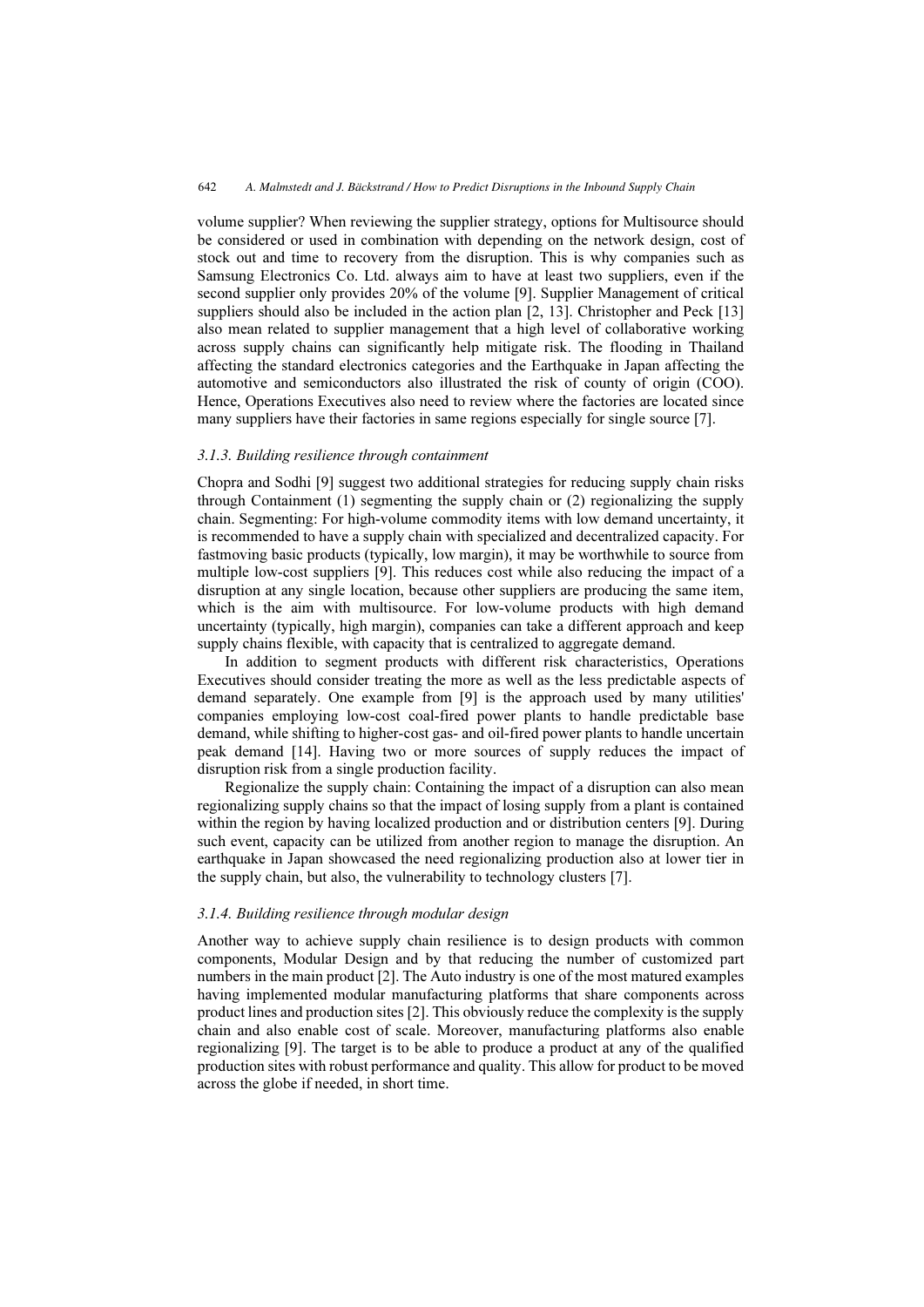#### 3.1.5. Building resilience through technology/increased visibility

During the most recent time Global manufacturing has just begun to adopt a range of technologies such as analytics and artificial intelligence, and digital platforms to enable a more resilient supply chain [2]. According to Goering, Kelly and Mellors [15] most companies are still in the early stages of their efforts to connect the entire value chain with a seamless flow of data. However, digitalization can deliver major benefits to efficiency and transparency that are yet to be fully realized.

The role of supply chain visibility in managing supply disruptions is highlighted by Brandon‐Jones et al. [4] who argue that real time data from supply chain partners can enable early identification of disruptions enabling firms to mitigate the disruptions before they cause any disruptions to the flow of goods or services. Emerging examples are given by Ivanov and Dolgui [14] and others who show that supply chain resilience can be improved with the help of data analytics and big data.

One practical example to illustrate this is given by [2]; Procter & Gamble has developed a control tower system for End-to-end supply chain monitoring. It integrates real-time data, from inventory levels to road delays and weather forecasts, for its own plants as well as suppliers and distributors. When a problem occurs, the system can run scenarios to identify the most effective solution on how to mitigate the problem.

Supply chain control tower can also be empowered by a detailed sub tier mapping to identify hidden relationships that invite vulnerability and by that increase the supply chain visibility. Mapping involves engaging suppliers to understand their global sites and

| <b>EventWatch WarRoom</b>                                                                            |                | resilinc                                                                     |
|------------------------------------------------------------------------------------------------------|----------------|------------------------------------------------------------------------------|
|                                                                                                      |                |                                                                              |
| Power Outage                                                                                         |                | Supplier Impact Confirmation request has been sent.                          |
| <b>Power Cut Affects Semiconductor Companies in</b><br>Dresden, Saxony, Germany<br>Creator: Resilinc |                | According to Yahoo Finance, a short-term power outage affected operations of |
| Thursday, September 16.                                                                              |                | several semiconductor businesses in Dresden, Saxony, Germany, as reported on |
| Partners:                                                                                            | 1              |                                                                              |
| Sub-tier Partners:                                                                                   | $\overline{0}$ |                                                                              |
| Sites:                                                                                               | $\overline{1}$ |                                                                              |
| Parts:                                                                                               | 11             | Go to Event WarRoom for more<br><i>information</i>                           |
| Categories:                                                                                          | $\overline{1}$ |                                                                              |
| Products:                                                                                            | $\bf{0}$       |                                                                              |
| Potential Impact:                                                                                    | \$0            |                                                                              |
| <b>Sites with Parts Mapped: 1</b><br>Single Sourced Parts:<br><b>Total Parts:</b><br>Categories:     | 6<br>11<br>1   |                                                                              |
| <b>Average Recovery Time: 24 weeks</b>                                                               |                |                                                                              |
| <b>My Categories</b>                                                                                 |                |                                                                              |
| <b>POWER DISCRETE</b>                                                                                |                |                                                                              |
| <b>My Partners</b>                                                                                   |                |                                                                              |
| <b>INFINEON</b>                                                                                      |                |                                                                              |

subcontractors, as well as knowing which parts originate or pass through those sites. This can be done by utilizing supply chain risk platforms which can be integrated into the control tower. Utilizing this capability detection of events, identifying risk, analysis of the potential impact can be reduced down to minutes according to [16]. In Figure 2 an example of a "Eventwatch", a module in a Supply chain risk platform, is illustrated with the notice of power outage impacting a supplier.

Equipped with Supply chain control tower, more precise mitigations activities can be executed given the detail supply chain mapping and historical data of similar events and actions.

Ivanov and Dolgui [14] take this one step further in their work where they present how the applications from a traditional supply chain control tower can be enhanced with simulation and analytics to create a digital twin and thereby increase the supply chain resilience with a faster detection of potential disruptions. This is in line with what Craighead et al. [17] who emphasize

Figure 2. An example of an Eventwatch notice the role of disruption detection, and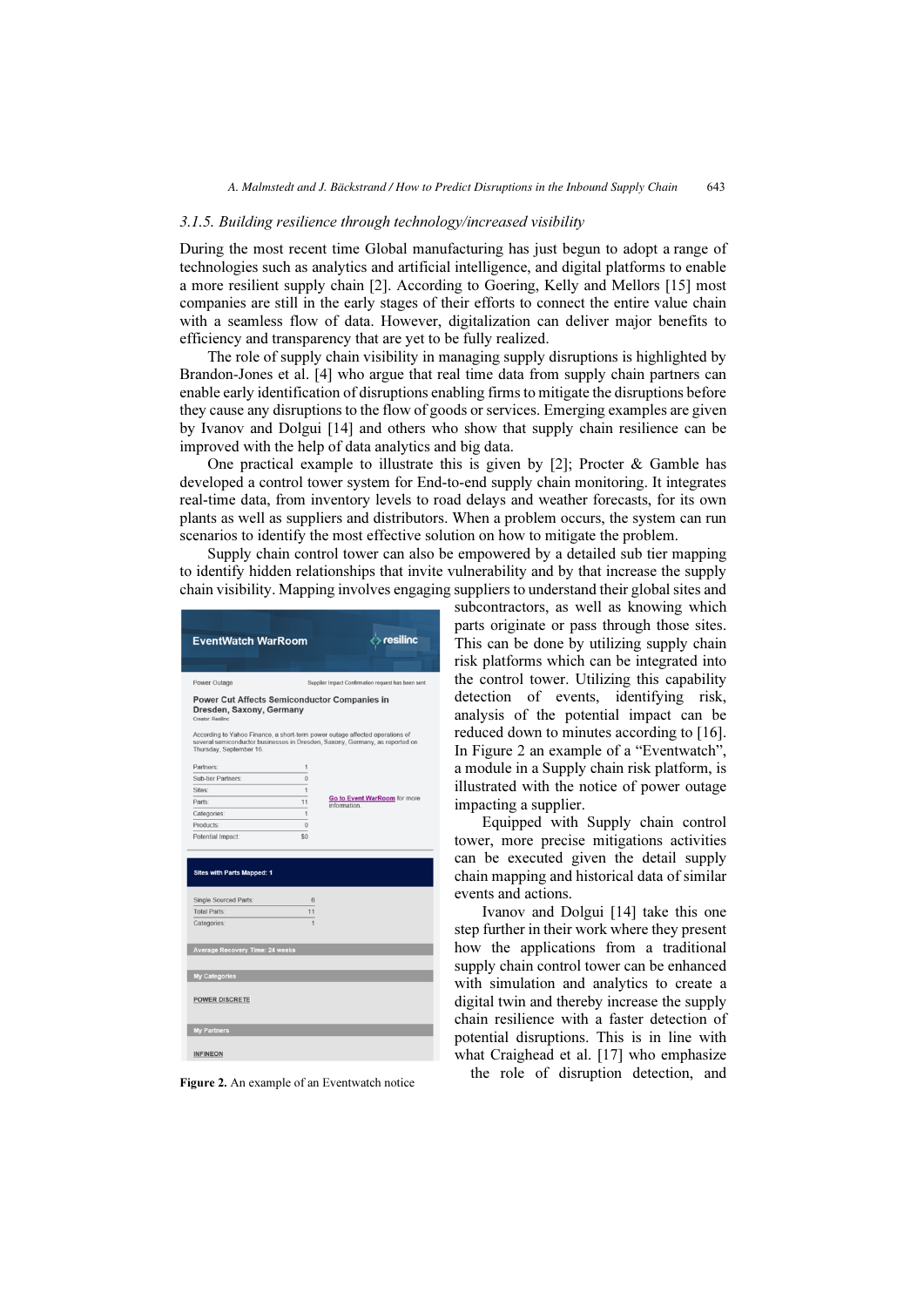Ambulkar, Blackhurst and Grawe [18] the role of alertness of firms to disruptions in achieving supply resilience. [19, 20] also emphasize that data analytics is an enabler for fast decision making. Manhart, Summers and Blackhurst [21] expand this when they also highlight the importance of analyzing the changes in the data or trends.

With the help of AI, organizations can detect potential disruptions by building an algorithm based on demand data, financial and supplier performance data. Furthermore, Diagnostic analytics can also help to find the causes of the disruptions and prescriptive analytics can be used to optimize the choice of mitigation activity given the available options. A digital twin can enable a more dynamic sensing capability and further enhance the robustness of the supply chain.

## 3.2. Building supply chain resilience

Summarizing all the measures and actions taken to build a resilient supply chain, the following table can be concluded, see Table 1 [11].

| Supply chain building blocks<br>for a resilient supply chain | <b>References</b>                                                      |
|--------------------------------------------------------------|------------------------------------------------------------------------|
| Supply Chain Risk Mapping                                    | Christopher & Peck (2004), Chopra & Sodhi (2004), Lund et al., (2020). |
| Inventory & Capacity Buffer                                  | Chopra & Sodhi (2004), Lund et al., (2020), Sheffi (2005).             |
| Multisource                                                  | Christopher & Peck (2004), Chopra & Sodhi (2014), Lund et al., (2020), |
|                                                              | Sheffi (2005), Shih (2020).                                            |
| Containment                                                  | Chopra $&$ Sodhi (2014).                                               |
| Modular designs                                              | Lund et al., (2020).                                                   |
| Supply chain control tower                                   | Goering et al. (2018), Ivanov & Dolgui (2020), Linton & Vakil (2020).  |

Table 1. Methods and tools used to create a resilient supply chain

Thereby, research question 1 (RQ1) is answered.

#### 4. Empirical example – proof-of-concept

A proof-of-concept project was conducted at the case company to investigate if quantitative methods could be used for predicting disruptions in the material flow for a high-tech company operating in a volatile business environment. The research questions were inspired by what Volvo Trucks and SAS developed in order to reduce the down time for a truck by predicting when maintenance is needed (in order to avoid a disruption).

Material is usually constituting the constraint when managing a mix or volume in the supply chain. With a proactive review of the material situation, one can see signs, patterns, correlations that from a historical perspective usually indicate a high risk for disruption and then initiate proper activities to mitigate the potential issue. A hypothesis was formulated – Would it be possible to apply quantitative methods to predict and automate this analysis?

To investigate this hypothesis, a team was assigned to deliver a proof-of-concept, consisting of a Product owner, a Lead Data Scientist, and a Data analyst. The team started by analyzing best practice within the procurement department by conducting deep interviews of some of the Senior Supplier Managers. This is in line with [22].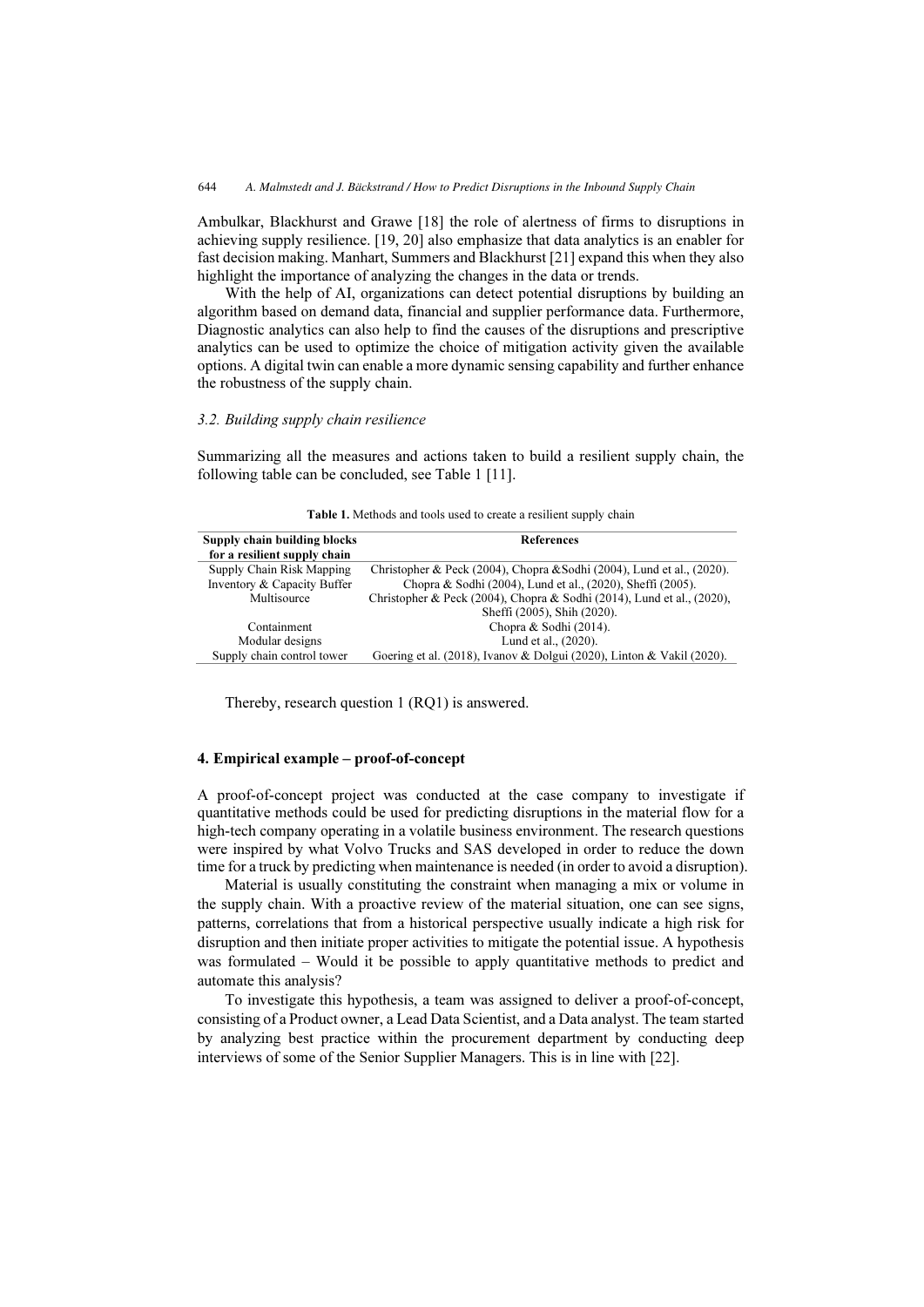One early idea was – is it possible to mimic the way the senior Supplier Manager analyses their component situation? What do they consider? Why? When do they do it? Which data to they use? From the interview with the Supplier Managers, the team found out that there were patterns that the Supplier Managers looked for. Warning flags could be Single source, long lead-time devices, newly introduced devices with high ramp up plans, components or supplier that usually constitute issues in volume ramp, components with high ratio in new products, and components in products with significantly change in production plans.

This formed ideas on which data that was required to build a model that could predict and automate this analysis. To narrow down they scope, the team chose one semiconductor supplier for the proof-of-concept. A supplier with components used by many products (both high runner and low runners) and with years of history. Thanks to existing data, they could quickly gather historical data on material forecasts, forecast response, production plans, material characteristics such as lead-time, number of suppliers, age etc. This formed the first Analytics Base Table (ABT), see Table 2.

| Target variable                     | <b>Description variables</b> | Volume variables  |
|-------------------------------------|------------------------------|-------------------|
| Balance of supply for a part number | Category                     | <b>Buffer</b>     |
|                                     | Product unique               | Order intake      |
|                                     | Company unique               | Forecast response |
|                                     | Platform common              | Forecast change   |
|                                     | Platform                     |                   |
|                                     | PLCM                         |                   |
|                                     | Volume split                 |                   |
|                                     | Leadtime                     |                   |
|                                     | Internal capacity            |                   |
|                                     | Number of products           |                   |
|                                     | Number of customers          |                   |
|                                     | Number of suppliers          |                   |

|  |  | <b>Table 2.</b> Analytics Base Table |  |  |
|--|--|--------------------------------------|--|--|
|--|--|--------------------------------------|--|--|

From the ABT feature engineering was performed using Databricks and after some rounds of modeling, following guidelines from [23], a base model was created in python based on historical data from 2018-2020. Decision tree was chosen as the best suitable model, after several model iterations, which is a decision tree-based machine learning model [24]. Decision trees are supervised learning methods used for both classification and regression tasks [25]. The data science problem here is in fact a classification problem. The target variable was: will there be a shortage in 4 weeks for given material? The variables used were:  $0 = No$  shortage and  $1 = Shortage$ .

One important note here is that the data used was imbalanced data since 80% of the materials never had shortage, and 6% shortage rate of the remaining 20% materials. When optimizing the model, class weights were applied to adjust the cost penalty with the assumption that a cost of false negative is much higher than the cost of false positive, meaning the cost of missing a disruption is higher than the analyzing cost of an additional signal. The result of the model is shown in the confusion matrix in Table 3. Confusion matrix is a summary of prediction results on a classification problem. It provides the insight into error being made by the classifier and also on what types of error [23].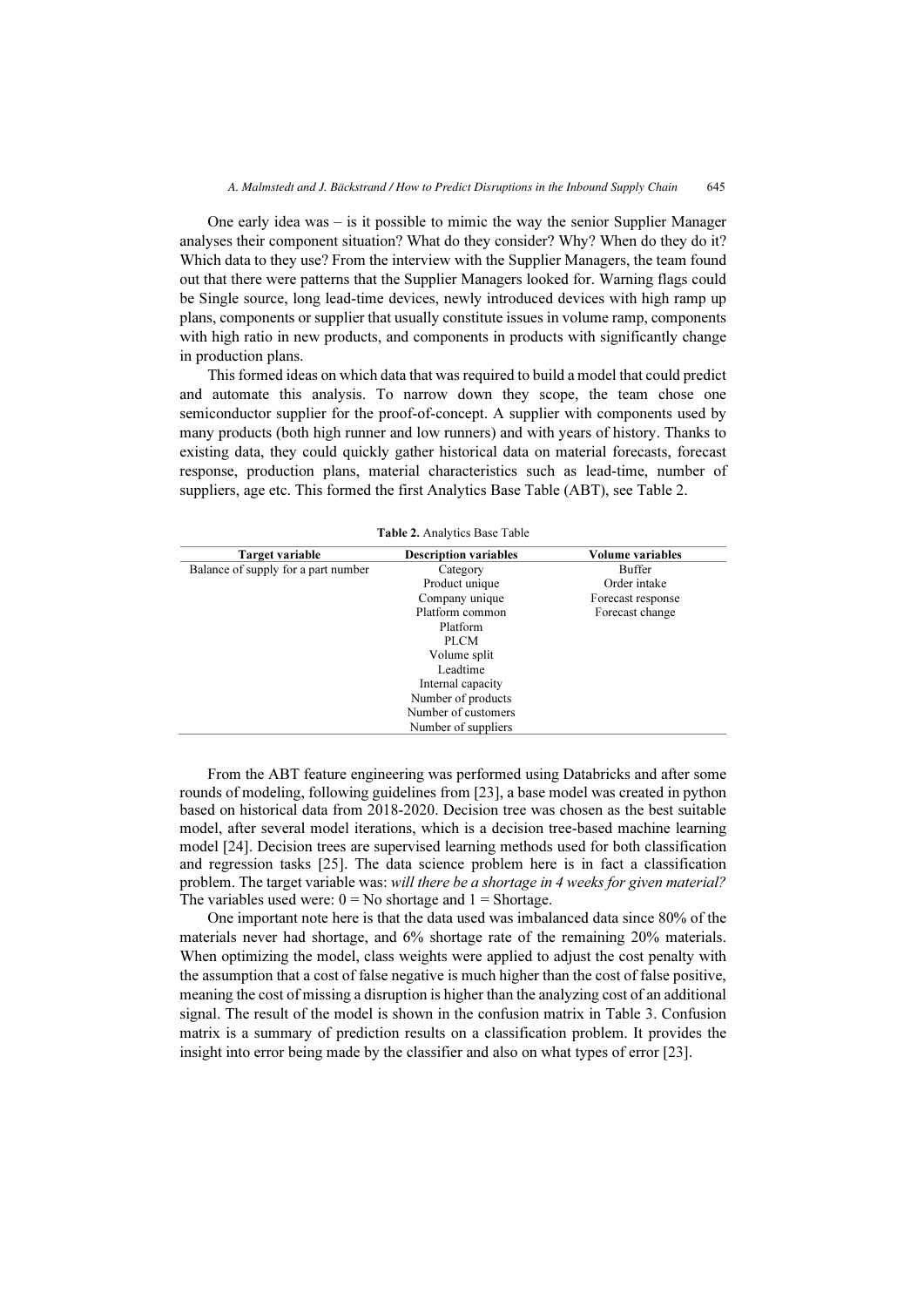|        | <b>Confusion Matrix</b> |        |  |
|--------|-------------------------|--------|--|
|        | Pred 0                  | Pred 1 |  |
| True 0 | 2923                    | 799    |  |
| True 1 | 44                      | 64     |  |

Table 3. Confusion matrix of prediction results

Based on historical data of actual shortages, the Decision tree model can catch 64 shortages out of 108 (59,3% recall), with 7,4% precision. The table is showing the performance during the period of 12 weeks during 2020.

#### 5. Analysis

In the literature reviews performed by [25] and [26], the most frequent applications of machine learning (ML) in supply chain management are presented. From their reviews we can note that ML and big data analytics have increasingly been used for supplier selection, sourcing risk management, production planning and control, inventory management, demand forecasting and demand sensing. There are however not so much written on predicting disruptions in material flow.

In many SCM problems, it is assumed that capacity, demand, and cost are known parameters. However, this is not the case in practice as there are uncertainties arising from variation demand, supplier performance, transportation lead time, supplier lead time etc. [26]. Demand uncertainties in particular, have great influence on supply chain performance with widespread effects on production scheduling, inventory planning, and transportation. Hence, it is understandable that demand forecasting is more broadly researched.

Going deeper and reviewing supply chain management in semiconductor manufacturing, as in the proof-of-concept, [27] state the significant challenges that arise from the presence of long throughput times, unique constraints, and stochasticity in throughput time, yield, and customer demand.

In model development choosing the right features is an important element of effective algorithms. A feature is a numeric representation of raw data [28]. A good way of defining features is to identify the key domain concepts and base the features on these concepts [28].

Comparing the features used in the model (Table 2) with the factors from the resilience study in research question 1 (Table 1), we can see high alignment with the features used and factors derived from the supply chain building blocks. From that comparison, we can conclude that the factors derived from the Supply chain building blocks for a resilient supply chain is relevant in building a quantitative model, see Table 4.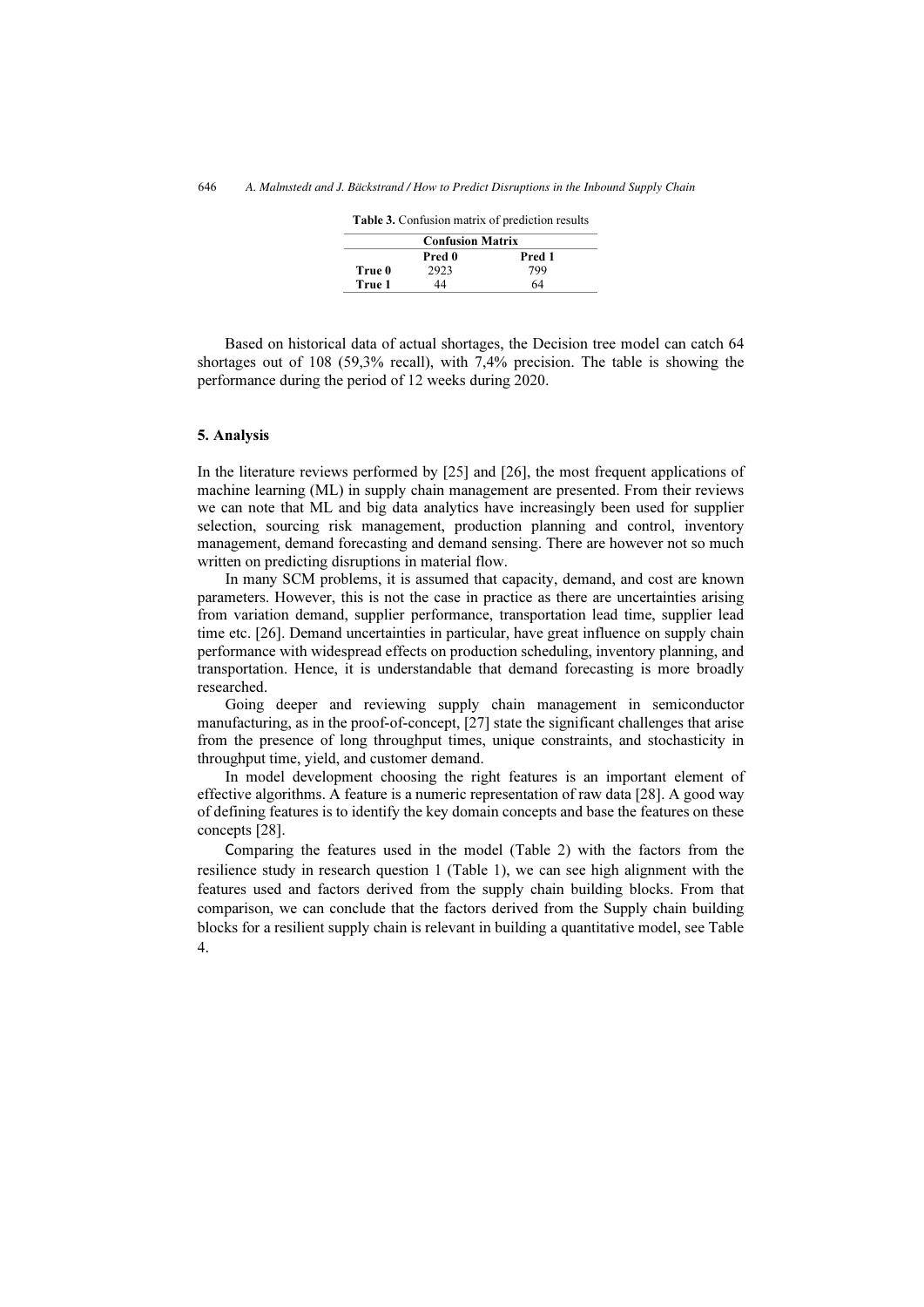| Supply chain building<br>blocks for a resilient<br>supply chain | <b>Translated into Factors</b>                                                        | <b>References</b>                                                   |
|-----------------------------------------------------------------|---------------------------------------------------------------------------------------|---------------------------------------------------------------------|
| Supply Chain Risk                                               | Country of Origin, back end and                                                       | Christopher & Peck (2004), Chopra                                   |
| Mapping                                                         | front-end locations, lead-times.                                                      | & Sodhi (2004), Lund et al., (2020).                                |
| Inventory & Capacity                                            | Buffer size, buffer target,                                                           | Chopra & Sodhi (2004), Lund et al.,                                 |
| <b>Buffer</b>                                                   | capacity,                                                                             | (2020), Sheffi (2005).                                              |
| Multisource                                                     | Number of suppliers                                                                   | Christopher & Peck (2004), Chopra                                   |
|                                                                 |                                                                                       | & Sodhi (2014), Lund et al., (2020),<br>Sheffi (2005), Shih (2020). |
| Containment                                                     | Number of products, Volume per<br>region/customer, Number of<br>suppliers per region. | Chopra & Sodhi (2014).                                              |
| Modular designs                                                 | Volume per module                                                                     | Lund et al., (2020).                                                |
| Supply chain control tower                                      | Locations of disruptions,                                                             | Goering et al. $(2018)$ , Ivanov &                                  |
|                                                                 | frequency of disruptions, duration                                                    | Dolgui (2020), Linton & Vakil                                       |
|                                                                 | of disruptions, size of disruptions                                                   | (2020).                                                             |

Table 4. Factors in building a quantitative model derived from SC building blocks for a resilient SC in building a quantitative model

Analyzing the model in the proof-of-concept, the team used a decision tree (DT) model. [25] conclude in their review of ML-algorithms that a general use of DT models is in fact classification problems. The advantage of the DT model is the easy calculation, its capability to assess an item with different features and having strong interpretability. On the other side of the coin is that it is easy to be over-fitting.

Other common models for classification problems are random forecast, K-means, that are a bit more complex, and DT can hence be a logical choice for an initial model. From the confusion matrix we can conclude that the recall-rate is acceptable, and the model generates a lot of signals that need to be processed. However, there is signal value in the model which demonstrate that quantitative methods can be used in augment disruption detection, but for practical relevance the precision needs to be improved. Hence, we conclude a more relevant usage of this model could be to augment and automate the analysis of critical material, material with shortage or material with high risk of shortage. The outcome of the model can then be analyzing further by a Supplier Manager. If the model is updated on a monthly interval the penalty of the low precision can be mitigated. The combination of signals from the model and a second review from the user can also increase the trust and thereby the adoption of the model.

#### 6. Conclusions

Given the situation with more frequent disruptions, we argue the need for smart execution of building resilience in the supply chain. Building a resilient supply chain is a long-term design effort. But it can be combined with building blocks that can gain effect in the short-term while designing the coming releases of the supply chain resilience.

What we can conclude is that companies have many different options to build resilience which our review shows. The challenge is time to commit before the issues occur. Once in a crisis there is usually limited time available for changing the supply chain design, implementing a new technology solution etc. Given the increased frequency of disruptions the implementation lead-time and the sequence order of the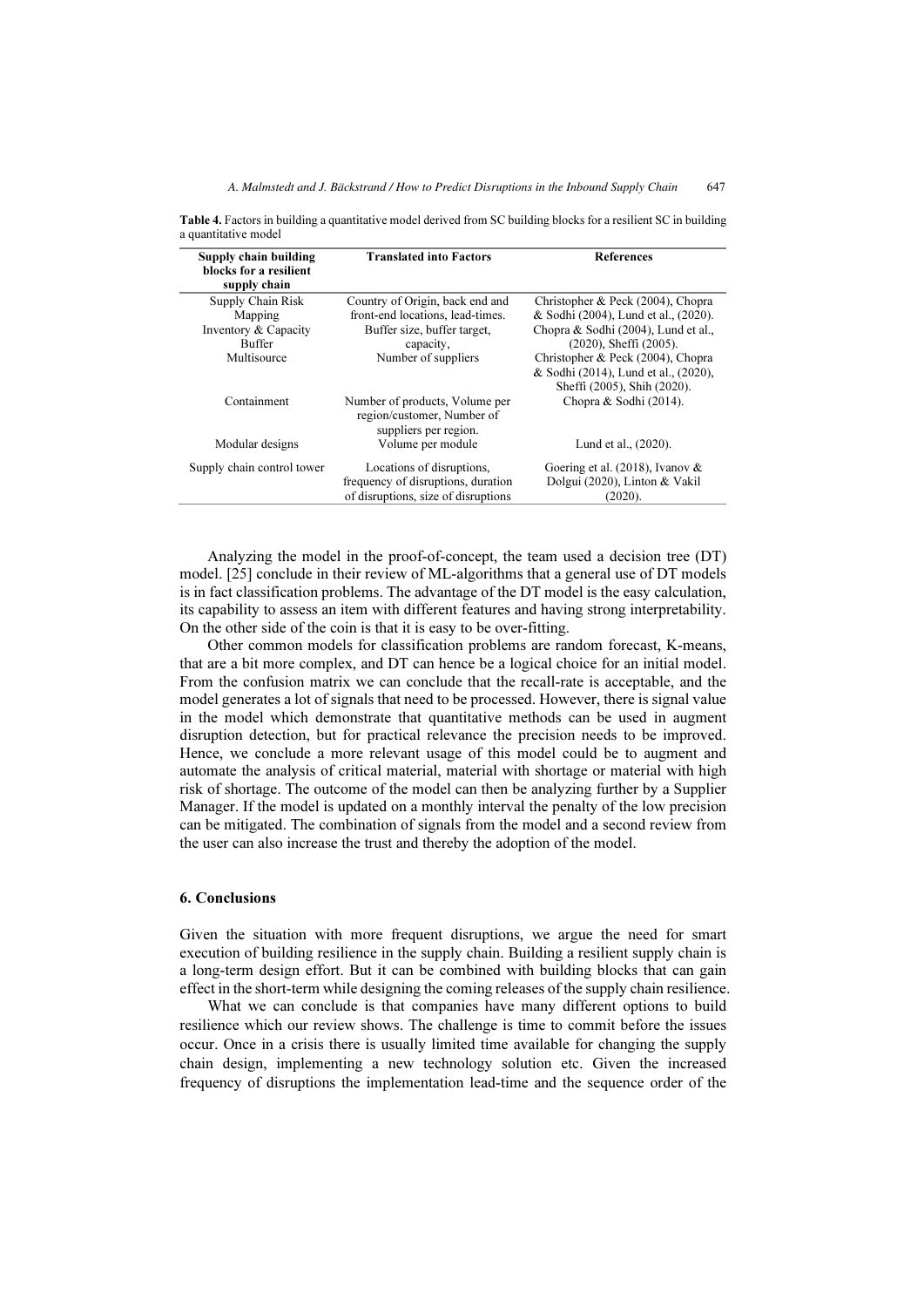building blocks become important. We have previously suggested an order to achieve increased resilience quickly and an approach for further investments [11]. With a smart use of capital, fast detection of disruptions together with proper responses, the supply chain can become a competitive advantage. To reach the next level of responsiveness, we suggested that additional layers of intelligence are needed the for a predictive supply chain solution, especially for volatile and complex business environments. Hence, the purpose of this paper was to investigate what factors that are crucial to regard when creating a proactive and responsive Inbound Supply Chain. The first research question was formulated as: What building blocks are used to create a resilient and responsive supply chain? This was answered and compiled in Table 1. Comparing the features used in the model with the factors from the resilience study in research questions 1 we can see close relationships. From that comparison we can conclude that the factors derived from the Supply chain building blocks for a resilient supply chain is relevant in building a quantitative model.

The second research question was formulated as: How can quantitative methods be used to augment disruptions in inbound material flows? This was answered by analyzing a proof-of-concept project executed at the case company. From the proof-of-concept, we can conclude that it is possible to develop prediction model for material disruptions. However, the practical use of the model is limited. The recall is acceptable, but the precision is rather low which means that a lot of signals need to be processed which can hinder the adoption of the model from the end-users.

For this paper we can conclude: As established in the introduction there are not much written on predicting disruptions in material flows, nor practical suggestions on best practice in developing a model for actual business use. This paper has contributed to cover this research gap by establishing that:

- $\bullet$ Tools are in place to develop predictive models
- $\bullet$  Resilience factors provide a good foundation for input to which factors should be considered in modeling
- $\bullet$ It remains to make predictive models more practical to insure a wider adoption.

## 6.1. Further research

Reviewing the outcome from the predictive model presented in the proof-of-concept, further research is needed to find appropriate variables to enhance the model with feature engineering to improve the precision of the model. The proof-of-concept is done based on analysis of one broad semiconductor supplier. We would recommend investigating if the model can be scaled into several suppliers within the same category or into a complete cluster of categories. In that research, it needs to be investigated if the same model can still be used or if it would require additional features or another machine learning model.

Additional research is also needed to ensure that a predictive model can be used in practice. For example, which threshold in terms of precision is required to enable high usage of the models?